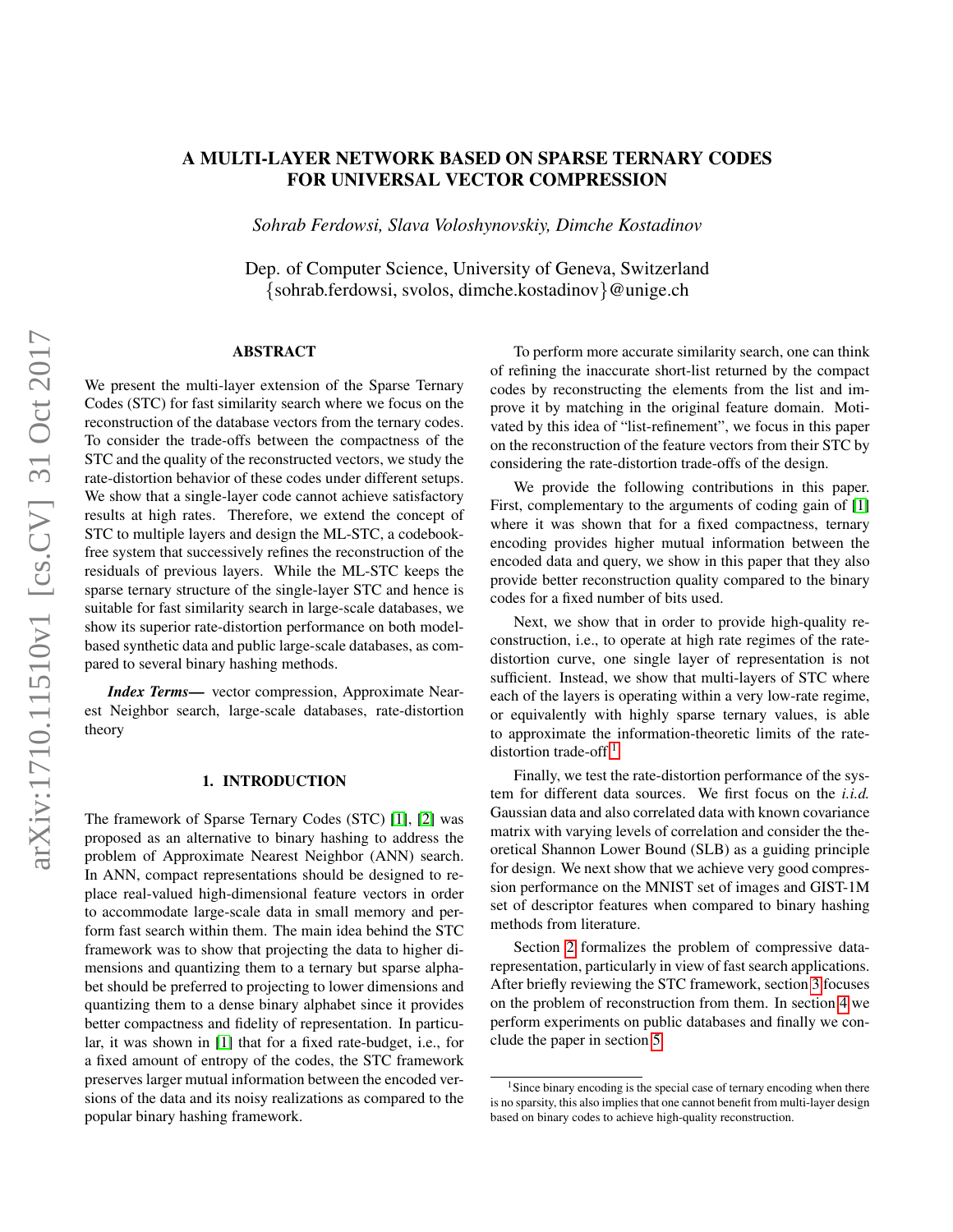# <span id="page-1-0"></span>2. PROBLEM FORMULATION: COMPRESSIVE DATA-REPRESENTATION FOR ANN SEARCH

Consider a database  $F = [f(1), \cdots, f(N)]$ , consisting of data-points  $f(i)$ 's  $\in \mathbb{R}^n$ , each of them features representing an entity like human biometrics, images or image descriptors. When either  $N$  or  $n$  is large, for a wide variety of tasks, it is crucial to store these vectors compressed. So we seek a compressive data representation scheme that should provide an encoder-decoder pair,  $\mathbb{Q}[\cdot]$  and  $\mathbb{Q}^{-1}[\cdot]$ , such that the codes or the representations are as compact as possible. At the same time, when decoded, the codes should closely approximate the original data. The first requirement is characterized by rate and the second requirement by distortion.

More formally, for any realization vector f, the rate of the representation  $\mathbf{x} = \mathbb{Q}[\mathbf{f}]$  is defined as in [\(1a\)](#page-1-2) and the distortion of the reconstruction  $\hat{\mathbf{f}} = \mathbb{Q}^{-1}[\mathbf{x}]$  is defined as in  $(1b)^2$  $(1b)^2$  $(1b)^2$ , where we define the squared-error between two n-dimensional vectors **a** and **b** as  $d(\mathbf{a}, \mathbf{b}) \triangleq \frac{1}{n} ||\mathbf{a} - \mathbf{b}||_2^2$ , and  $\mathbb{E}[\cdot]$  denotes the expectation operator.

$$
\mathcal{R} = \frac{1}{n} \mathbb{E}[\# \text{ bits used}] \tag{1a}
$$

$$
\mathcal{D} = \mathbb{E}[d(\mathbf{F}, \hat{\mathbf{F}})] \tag{1b}
$$

Within the similarity search domain, for many applications, a noisy query q is introduced and it is desired to find  $\mathcal{L}(\mathbf{q}) = \{1 \leq i \leq N | d(\mathbf{f}(i), \mathbf{q}) \leq \epsilon n\}$ , a list of most similar items to q among F. Since for large-scale problems, F is not available in memory and also direct matching with it is computationally expensive, an approximative  $\mathcal{L}(\mathbf{q})$  is preferred using low-complexity matching of  $\mathbf{x}(i) = \mathbb{Q}[\mathbf{f}(i)]$  vs.  $y = \mathbb{Q}[q]$ , rather than  $f(i)$  vs. q. So we require  $\mathbb{Q}[\cdot]$  to be additionally compatible with this framework.

The efficiency of the decoder  $\mathbb{Q}^{-1}[\cdot]$  can be doubly important for search applications since we can re-order and prune the inaccurate  $\mathcal{L}(\mathbf{q})$  by reconstructing  $f(i)$ 's with  $i \in \mathcal{L}(\mathbf{q})$ and directly match them with **q** based on  $d(\hat{\mathbf{f}}(i), \mathbf{q})$ .

While this idea of "list-refinement" has not been particularly emphasized in the literature, lots of algorithms for fast search directly target distortion minimization as their main objective. Among the very broad literature, not to mention the family of VQ-based methods like PQ [\[3\]](#page-4-2) and OPQ [\[4\]](#page-4-3) which are codebook-based, many examples from the family of binary hashing methods also aim at distortion minimization. We can mention, e.g., the successful ITQ [\[5\]](#page-4-4), which iteratively learns a projector matrix to minimize the distortion of the projected data and the corresponding binary codes. Another attempt is the Sparse Projections [\[6\]](#page-4-5), an extension of ITQ for higher rates using similar objective.

## <span id="page-1-1"></span>3. PROPOSED: RECONSTRUCTION FROM STC

We first review the basic STC framework for fast search in section [3.1.](#page-1-5) Based on its specifications, we design the singlelayer reconstruction from the STC in section [3.2](#page-1-6) to its best. We then extend it to ML-STC, the multi-layer version to achieve near optimal distortion for all rate-regimes.

#### <span id="page-1-5"></span>3.1. STC framework for fast search

The STC consists of a projection step<sup>[3](#page-1-7)</sup>, followed by a ternary quantization. More formally, the corresponding STC for f, i.e.,  $\mathbf{x} = \mathbb{Q}_{STC}[\mathbf{f}]$  with threshold  $\lambda_X$  is:

<span id="page-1-9"></span>
$$
\mathbf{x} = \phi_{\lambda_X}(\mathbf{A}\mathbf{f}) \odot \boldsymbol{\beta},\tag{2}
$$

where  $\phi_{\lambda}(x) = \text{sign}(x) \cdot \mathbb{1}_{\{|x| > \lambda\}}$  is the element-wise ternary thresholding operator, ' $\odot$ ' is the Hadamard product and  $\beta =$  $[\beta_1, \cdots, \beta_n]^T$  is a re-weighting vector which is independent of a particular  $f$  and is fixed for all database vectors<sup>[4](#page-1-8)</sup>. Therefore, each element of x, i.e.,  $x_i$  has a ternary alphabet  $\mathcal{X}_i =$  $\{\pm \beta_i, 0\}$ . In practice,  $\lambda_X$  is chosen such that x is sparse. The motivation behind such an encoding comes from similarity search where the memory and computational complexity requirements encourage sparsity and a fixed-point alphabet.

<span id="page-1-3"></span><span id="page-1-2"></span>After the enrollment of all  $\mathbf{x}(i)$ 's (usually stored in lookup-tables), a query vector q undergoes similar encoding, i.e.,  $y = \phi_{\lambda_Y}(Aq)$  and is matched with  $x(i)$ 's to produce  $\mathcal{L}(q)$ . This matching can be performed very fast, e.g., using fixedpoint sparse matrix multiplications.

#### <span id="page-1-6"></span>3.2. Single-layer architecture

We formulate reconstruction of STC, i.e.,  $\hat{\mathbf{f}} = \mathbb{Q}_{STC}^{-1}[\mathbf{x}]$  as:

<span id="page-1-10"></span>
$$
\hat{\mathbf{f}} = \mathbf{B}\mathbf{x} = \mathbf{B}\phi_{\lambda}(\mathbf{A}\mathbf{f}) \odot \boldsymbol{\beta}.
$$
 (3)

Where B is the reconstruction matrix that can be learned from the training data. However, in order to avoid overfitting, the forward projection step using A should be imposed as a structure to help training. So we decompose as  $B = (A^T A)^{-1} A^T B'$  and instead optimize B':

$$
B' = \underset{B'}{\text{argmin}} ||F - (A^T A)^{-1} A^T B' X ||_{\mathcal{F}}^2, \tag{4}
$$

where  $|| \cdot ||_{\mathcal{F}}$  is the Frobenius norm for a matrix. This can easily be re-expressed as:

$$
B' = \underset{B'}{\operatorname{argmin}} ||(A^T A)F - A^T B'X||^2_{\mathcal{F}}
$$
  
= 
$$
\underset{B'}{\operatorname{argmin}} Tr \Big[ (AF - B'X)^T AA^T (AF - B'X) \Big]
$$
  
= 
$$
\underset{B'}{\operatorname{argmin}} Tr \Big[ -2AA^T AFX^T B'^T + B'XX^T B'^T AA^T \Big].
$$

<span id="page-1-4"></span><sup>&</sup>lt;sup>2</sup>We can think of the the random variable **F** (and likewise  $\hat{F}$ ) as the underlying rule that generates f's as its realizations. If  $p(f, \hat{f})$  is unknown,  $D$ can be approximated from a test set as  $\hat{\mathcal{D}} = \frac{1}{N} \sum_{i=1}^{N} d(\mathbf{f}(i), \hat{\mathbf{f}}(i)).$ 

<span id="page-1-7"></span> $3$ Throughout this paper, we assume that the projection matrix A is square and hence the dimensions of  $f$  and  $x$  are the same.

<span id="page-1-8"></span><sup>&</sup>lt;sup>4</sup>In [\[1\]](#page-4-0) and [\[2\]](#page-4-1), reconstruction was not considered and we had  $\beta = 1$ .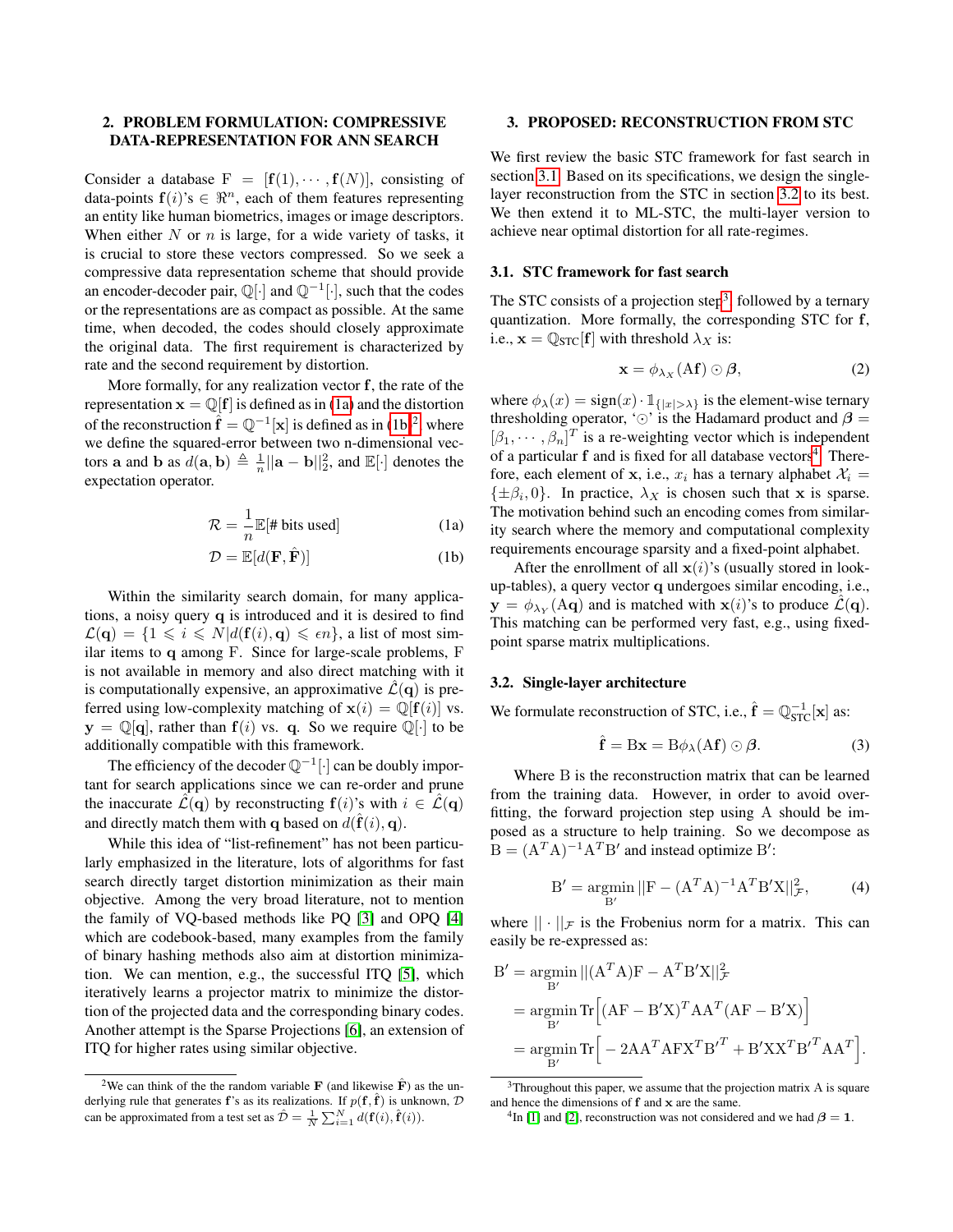Derivating w.r.t.  $B'$  and equating to zero gives:

$$
\mathbf{B}' = \mathbf{A} \mathbf{F} \mathbf{X}^T (\mathbf{X} \mathbf{X}^T)^{-1}.
$$

Assuming F to have a covariance matrix  $C_F$ , i.e.,  $C_F$  =  $\frac{1}{n} \mathbb{E}[\mathbf{F}\mathbf{F}^T]$ , we chose the projection as  $A = U_F^T$ , where  $C_F =$  $\overline{U}_F \Sigma_F U_F^T$  is the eigenvalue decomposition of  $C_F$ .

Therefore, the projected data  $\tilde{\mathbf{x}} \triangleq \mathbf{A} \mathbf{f}$  is de-correlated as  $\tilde{\mathbf{X}} \sim \mathcal{N}(\mathbf{0}, \Sigma_F)^5$  $\tilde{\mathbf{X}} \sim \mathcal{N}(\mathbf{0}, \Sigma_F)^5$ , where  $\Sigma_F = \text{diag}([\sigma_1^2, \cdots, \sigma_n^2]^T)$  with  $\sigma_i^2$ 's being the eigenvalues of  $C_F$  which are decaying in value for the correlated F.

In our experiments, it turns out that with this choice of A, and the optimal re-weighting vector  $\beta$  for x which will be described shortly, B' indeed converges to the identity matrix as  $N$ , the number of training samples grows larger. This means that it suffices to choose  $B' = \mathbb{I}_n$ . Equivalently stated,  $B = A<sup>T</sup> = U<sub>F</sub>$  would be the optimal back-projector of x to f under this setup.

We can characterize the expected distortion for reconstruction of a random vector  $\bf{F}$  from  $\bf{X}$ . Emphasizing the orthonormality of A, we can then write:

$$
\mathcal{D} = \mathbb{E}\left[d(\mathbf{F}, \hat{\mathbf{F}})\right] = \frac{1}{n} \mathbb{E}\left[||\mathbf{F} - \mathbf{A}^T \mathbf{X}||_2^2\right]
$$
  
=  $\frac{1}{n} \mathbb{E}\left[||\mathbf{A}\mathbf{F} - \mathbf{X}||_2^2\right] = \frac{1}{n} \mathbb{E}\left[||\tilde{\mathbf{X}} - \phi_\lambda(\tilde{\mathbf{X}})\odot\beta||_2^2\right].$ 

This links the distortion in the original domain with that of the projection domain. Now we should find the optimal reweighting vector  $\beta$ .

We had that  $\tilde{X}_i$ 's, the elements of  $\tilde{\mathbf{X}} = [\tilde{X}_1, \cdots, \tilde{X}_n]^T$ are distributed as  $\tilde{X}_i \sim p(\tilde{x}_i) = \mathcal{N}(0, \sigma_i^2)$ . The total distortion  $D$  is the sum of the distortions at each dimension as  $D = \sum_{i=1}^{n} D_i$ , which can then be written as:

$$
D_i = \mathbb{E}\left[ (\tilde{X}_i - \beta_i \phi_\lambda(\tilde{X}_i))^2 \right]
$$
  
=  $\int_{-\infty}^{-\lambda} (\tilde{x}_i + \beta_i)^2 p(\tilde{x}_i) d\tilde{x}_i + \int_{-\lambda}^{+\lambda} \tilde{x}_i^2 p(\tilde{x}_i) d\tilde{x}_i + \int_{+\lambda}^{+\infty} (\tilde{x}_i - \beta_i)^2 p(\tilde{x}_i) d\tilde{x}_i,$ 

This integration leads to the expression of distortion as:

<span id="page-2-1"></span>
$$
D_i = \sigma_i^2 + 2\beta_i^2 \mathcal{Q}\left(\frac{\lambda}{\sigma_i}\right) - \frac{4\beta_i \sigma_i}{\sqrt{2\pi}} \exp\left(\frac{-\lambda^2}{2\sigma_i^2}\right),\qquad(5)
$$

where  $Q(\cdot)$  is the q-function, because of which  $\beta_i$  cannot be derived in closed-form. However, for a given  $\sigma_i^2$  and  $\lambda$ , the optimal  $\beta_i^*$ , i.e.,

<span id="page-2-2"></span>
$$
\beta_i^* = \operatorname*{argmin}_{\beta_i} D_i,\tag{6}
$$

can easily be obtained using a simple grid-search on [\(5\)](#page-2-1).

As a summary of the single-layer reconstruction from STC, first for the encoding, A is chosen as the eigenvectors

of  $C_F$  which de-correlates the projected data  $\tilde{\mathbf{x}}$ . The ternarization is then performed according to [\(2\)](#page-1-9), for which the elements of  $\beta$  are derived according to Eqs. [5](#page-2-1) & [6.](#page-2-2) For decoding , the reconstruction is done by [\(3\)](#page-1-10), where we showed that  $B = A<sup>T</sup>$  is the optimal choice.

Having calculated D as a function of  $C_F$  and  $\lambda$ , we now derive R using the ternary entropy  $H_t(\cdot)$  as:

<span id="page-2-4"></span>
$$
\mathcal{R} = \frac{1}{n} H_t(\mathbf{X}) = \frac{1}{n} \sum_{i=1}^n H_t(X_i) = -\frac{1}{n} \sum_{i=1}^n \left( 2\alpha_i \log_2(\alpha_i) + (1 - 2\alpha_i) \log_2(1 - 2\alpha_i) \right),\tag{7}
$$

which follows from the fact that  $\tilde{\mathbf{X}}$  and hence X are decorrelated and hence we can assume their approximative independence. For a ternary random variable  $X_i$ ,  $\alpha_i$  is defined as  $\alpha_i = \mathbb{P}[X_i = +\beta_i] = \mathbb{P}[X_i = -\beta_i]$  and completely characterizes the ternary entropy  $H_t(\cdot)$ . For the above setup, this can be calculated for every  $X_i$ , simply as  $\alpha_i = \mathcal{Q}\left(\frac{\lambda}{\sigma_i}\right)$ .

Fig. [1](#page-2-3) shows the rate-distortion behavior of the singlelayer STC for 3 different sources: (a) *i.i.d.*, (b) AR(1) with  $\rho = 0.5$  corresponding to mildly-correlated signals and (c) AR(1) with  $\rho = 0.9$  corresponding to highly-correlated signals. For every figure, three curves are shown: the Shannon Lower Bound (SLB) derived from [\(8\)](#page-3-2) which is the theoretical lower bound achieved in the asymptotic case of  $n \to \infty$ for any lossy source-coding scheme, the theoretical characterization of the STC distortion derived from [\(5\)](#page-2-1) and the empirical distortion calculated from simulations performed on  $N = 10,000$  vectors of dimension  $n = 500$  generated randomly. Also the case of binary encoding, i.e., zero sparsity, corresponding to  $\mathcal{R} = 1$  is marked.

<span id="page-2-3"></span>

Fig. 1: Distortion-rate curves for single-layer STC (The 'theoretical' and 'empirical' curves coincide very closely.)

We clearly see that at lower sparsity levels (including the binary case) corresponding to higher rate-regimes, the singlelayer structure has very poor performance. This phenomenon is due to sub-optimal rate allocation as we will describe next.

# *3.2.1. Optimality of rate-allocation*

The Shannon theory characterized the optimal rate allocation for  $\tilde{\mathbf{X}} \sim \mathcal{N}(\mathbf{0}, \Sigma)$  (see Ch.10 of [\[7\]](#page-4-6)). For a given  $\mathcal{D}$ , this is achieved when  $R_i = \frac{1}{2} \log_2 \left( \frac{\sigma_i^2}{D_i} \right)$  bits are allocated for each

<span id="page-2-0"></span><sup>5</sup>Gaussianity assumption in the projected domain is justified from CLT, even if the original data is highly non-Gaussian.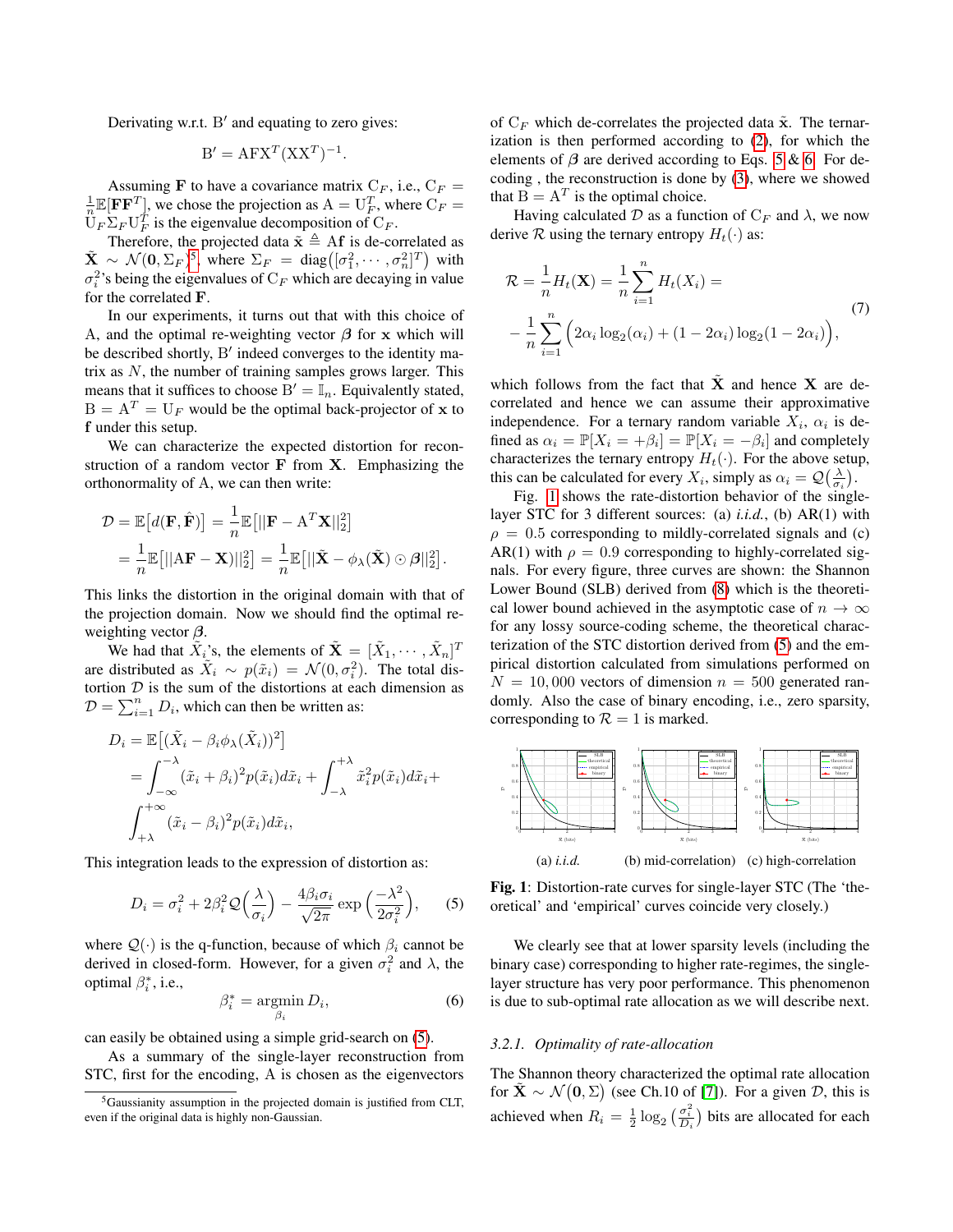$\tilde{X}_i$ , where  $D_i$ , corresponding distortion of each  $\tilde{X}_i$  is:

<span id="page-3-2"></span>
$$
D_i = \begin{cases} \lambda, & \text{if } \sigma_i^2 \ge \lambda \\ \sigma_i^2, & \text{if } \sigma_i^2 < \lambda, \end{cases} \tag{8}
$$

and  $\lambda$  is chosen such that  $\sum_{i=1}^{n} D_i = \mathcal{D}$ . The total rate is then calculated as:

<span id="page-3-3"></span>
$$
\mathcal{R}(\mathcal{D}) = \sum_{i=1}^{n} R_i = \sum_{i=1}^{n} \frac{1}{2} \log_2 \left(\frac{\sigma_i^2}{D_i}\right).
$$
 (9)

Comparing this optimal rate allocation of [\(9\)](#page-3-3) with the singlelayer STC of [\(7\)](#page-2-4) reveals the fact that while they closely approximate the optimal rule at low rates, single-layer structure largely deviates from the optimal allocation at higher rates. This explains the saturating behavior of the rate-distortion curve at Fig. [1.](#page-2-3) This phenomenon is illustrated in Fig. [2.](#page-3-4)

<span id="page-3-4"></span>

Fig. 2: Rate allocation of single-layer STC compared to the optimal rule, under three different rate regimes and for three different sources (same as in Fig. [1\)](#page-2-3).

## 3.3. Multi-layer architecture

The mismatch between rate-allocation of the single-layer STC and the optimal rule at high rates limits their efficient use only for very low rate regimes. One could think of more intricate quantization schemes than ternary to overcome this issue. However, this would ruin their simplicity and usefulness for many applications like fast similarity search. Instead, we keep operating STC at lower rates but use them in succession. This idea is demonstrated in [\(10\)](#page-3-5):

<span id="page-3-5"></span>
$$
\mathbf{x}^{[l]} = \phi_{\lambda_X}^{[l]} (A^{[l]} \mathbf{f}^{[l-1]}) \odot \beta^{[l]}, \mathbf{f}^{[l]} = \mathbf{f}^{[l-1]} - B^{[l]} \mathbf{x}^{[l]}.
$$
\n(10)

The superscripts depict the index of the layer  $l = 1, \dots, L$ .  $f^{[l]}$  is the input to the algorithm at layer l which is the residual of the approximation from layer  $l - 1$  and is initialized as  $f^{[0]} = f$ . The rest of the procedure is the same as the single-layer case. Fig. [3](#page-3-6) shows the success of this idea in rate-distortion within the same setup as Fig. [1.](#page-2-3)

### 4. EXPERIMENTS

<span id="page-3-0"></span>Here we demonstrate the performance of the proposed algorithm on the task of database compression. We use two public

<span id="page-3-6"></span>

(a) low-correlation (b) mid-correlation) (c) high-correlation Fig. 3: Rate distortion performance of multi-layer STC

databases, MNIST of mid-scale and the large-scale GIST-1M set [\[3\]](#page-4-2). The MNIST contains 60, 000 train and 10, 000 test images with 784 pixels which we consider as feature vectors. The GIST-1M comprises of 960-dimensional GIST descriptors with 500, 000 train and 1 million test vectors. Along with our ML-STC, we also experiment with the ITQ [\[5\]](#page-4-4), the Sparse Projections [\[6\]](#page-4-5) (using sparsity  $= 50\%$ ), PCA hashing and the LSH (Sim-Hash) [\[8\]](#page-4-7). We train all algorithms on the train and calculate the distortion on the test set. The reconstruction from the binary codes consists of pseudo-inversion and, for PCA hashing, the above-mentioned re-weighting stage followed by the inversion. For the ITQ and Sparse Projections, the vector  $\beta$  is irrelevant and also detrimental according to their objective functions. Instead, a scaler-valued optimal  $\beta$ is learned from the training set as  $\beta = \frac{\text{Tr}[\hat{F}\hat{F}^T]}{\text{Tr}[\hat{F}\hat{F}^T]}$  $\frac{\text{Tr}\left[\hat{\mathbf{F}}\hat{\mathbf{F}}\hat{\mathbf{F}}\right]}{\text{Tr}\left[\hat{\mathbf{F}}\hat{\mathbf{F}}\hat{\mathbf{F}}\right]}$  and multiplied globally as  $\hat{F} \leftarrow \beta \hat{F}$ . Fig. [4](#page-3-7) sketches the results of these experiments. The ML-STC outperforms others with a large margin.

<span id="page-3-7"></span>

Fig. 4: Reconstruction distortion from compressed ANN sets.

## 5. CONCLUSIONS

<span id="page-3-1"></span>A universal compressor network is designed based on the Sparse Ternary Codes framework for similarity search where we demonstrate rate-distortion performance on synthetic as well as real data, superior to several exemplar methods from the binary encoding family. The intrinsic limitations of rate allocation w.r.t. optimality suggests a multi-layer design which is hopeless for binary encoding but applies very nicely for STC when they are set to be highly sparse. Thanks to the simplicity of encoding and the universality of the signals considered, these results can be useful for many applications. An immediate benefit would be for the idea of list-refinement in similarity search which we will address in a future work.